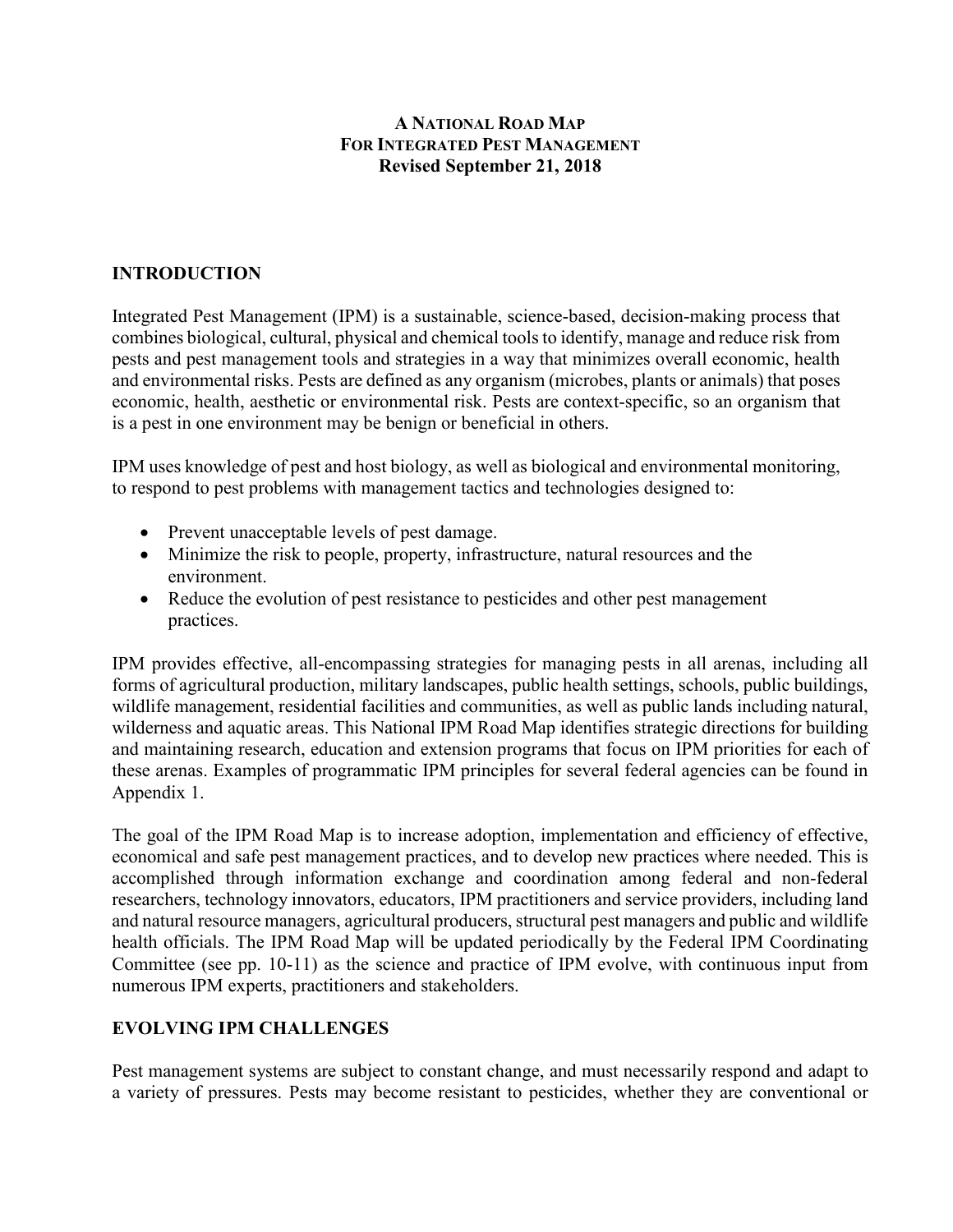biologically-based, or adapt to crop rotation, trapping or other control methods. The evolution of weed, microbe, and arthropod pest resistance is a complex problem with consequential costs to food security and public health that requires innovative solutions. Coordination between federal agencies, universities, communities and other stakeholders is needed to address the ecological, genetic, economic and socio-political factors that affect development, communication and effective implementation of IPM strategies and technologies to manage pests effectively, slow the rate of resistance evolution, preserve existing control measures and create effective new approaches.

The United States Environmental Protection Agency (EPA) regularly reviews registered pesticides and may restrict or cancel labeled uses when risks outweigh benefits. Environmental concerns, consumer demands and public opinion can significantly influence pest management practices. New and invasive disease-causing pathogens, weeds, vertebrate and arthropod pests are introduced more frequently as global trade and travel increase. Changing environmental conditions pose new challenges for maintaining effective pest management systems. Pest species expand their geographic and temporal ranges, occurring in expanded areas and both earlier and/or later in seasons, in response to changes in climate. Pest species interactions within and among trophic levels, and across landscapes, must also be considered when IPM strategies are being developed. IPM practitioners must strive to implement best management practices, using tools and strategies that work in concert with each other, to achieve desired outcomes while minimizing risks. Current and evolving conditions necessitate increased development and adoption of IPM practices and technologies. The National IPM Road Map serves to make these transitions as efficient as possible.

IPM was originally developed to manage agricultural pests but expanded into new arenas as its success in agriculture became clear. Federal, state and local governments now use IPM in residential, recreational and institutional facilities, biosecurity and natural wildland areas. A successful IPM in Schools program was created through state and federal cooperation, and many states and local governments have adopted IPM policies.

An emphasis of the National IPM Road Map is to prioritize responses that mitigate the adverse impacts of invasive species: non-native organisms whose introduction causes or is likely to cause economic or environmental harm, or harm to human, animal or plant health (Executive Order 13751). The arrival of invasive species often disrupts established IPM programs in the short-term, as emergency responses are undertaken to limit potential damage caused by the species of concern until scientists and practitioners become well-informed of the invasive pest's biology and ecology and management practices are developed and delivered. Invasive species are currently estimated to cause \$140 billion in economic losses annually. Some species act as vectors of parasites**,** viruses and bacteria, potentially leading to the spread of human illnesses, such as Zika.

The impact of invasive species in natural and human-created environments received national attention and federal support when Executive Order 13112 on Invasive Species was signed by President Clinton in 1999 and updated in December 2016 by Executive Order 13751, Safeguarding the Nation from the Impacts of Invasive Species. This Executive Order established the National Invasive Species Council to ensure that federal programs and activities to prevent and control invasive species are coordinated, effective and cost-efficient [\(www.invasivespecies.gov\)](http://www.invasivespecies.gov/). Federal and state agencies are coordinating efforts and developing programs and policies in this effort. IPM programs are continually under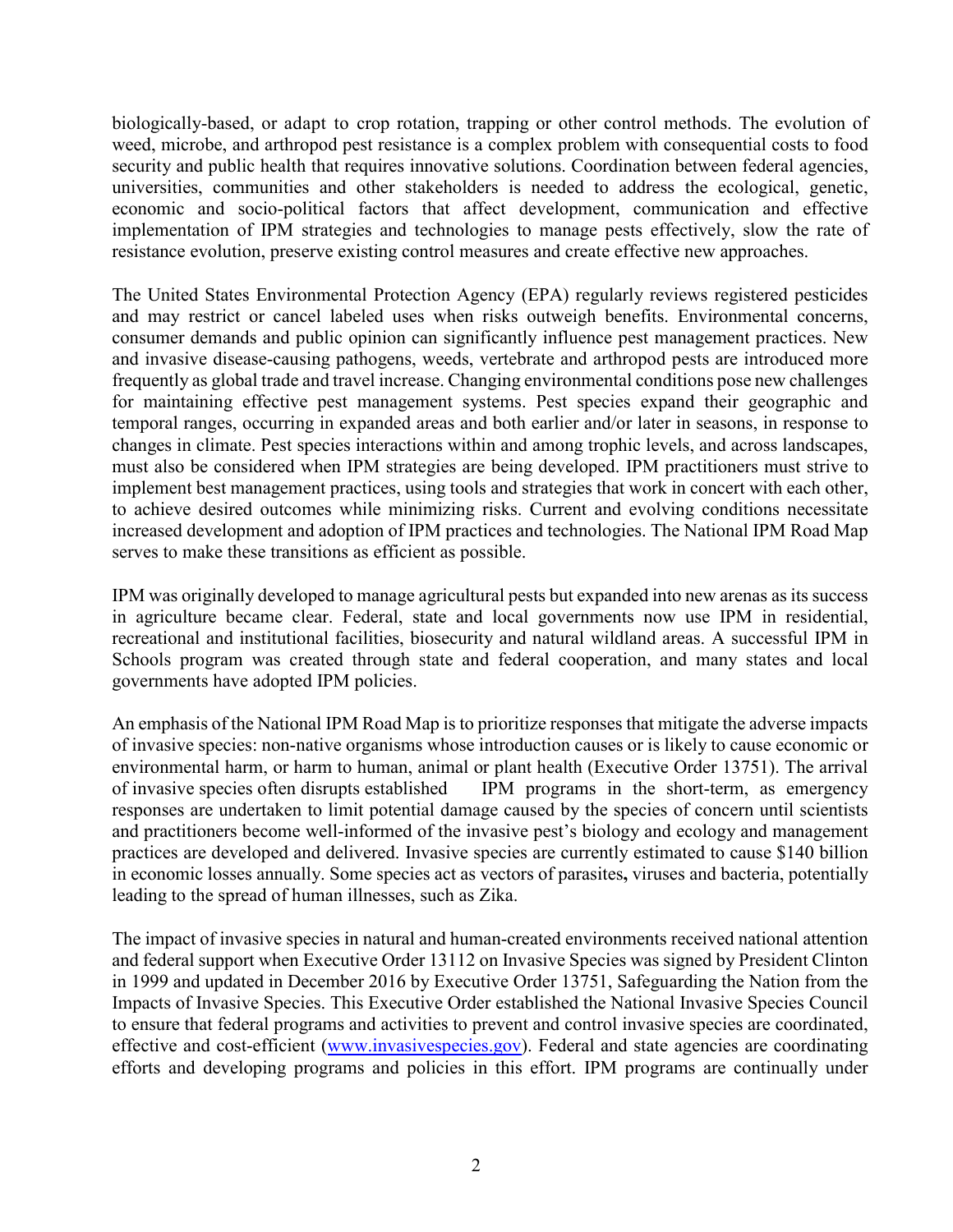development at all levels to minimize the impact of invasive pest organisms, which can disrupt established and effective IPM practices.

## **IPM FOCUS AREAS**

A primary goal of the National IPM Road Map is to increase adoption and efficiency of effective, economical and safe pest management practices through information exchange and coordination among federal and non-federal researchers, educators, technology innovators and IPM practitioners, including pesticide applicators and other service providers. Pesticide safety education that teaches pesticide applicators sound safety and stewardship practices in the safe and efficacious use of pesticides is an important component of IPM programming across focus areas.

#### **Production Agriculture**

The priority in this focus area is the development and delivery of diverse and effective pest management strategies and technologies that fortify our nation's food security and are economical to deploy, while also protecting public health, agricultural workers and the environment.

IPM experts, educators, practitioners and stakeholders expect pest management innovations will continue to evolve for food, fiber and ornamental crop production systems that improve their efficiency and effectiveness. IPM practices that prevent, avoid or mitigate pest damage have reduced negative impacts of agricultural production and associated environments by minimizing impairments to wildlife, water, air quality and other natural resources. Fruits, vegetables and other specialty crops make up a major portion of the human diet and require high labor input for production. Agricultural IPM programs help maintain high-quality agricultural food and fiber products, and coupled with pesticide safety and stewardship practices, help protect agricultural workers, consumers and the environment by keeping pesticide exposures within acceptable safety standards. Agricultural IPM programs also extend to and consider pest management in areas beyond production field borders, to places that can harbor or serve as a source of agricultural pests such as adjacent roadsides, rights-ofway, ditches, irrigation canals, storage and processing areas, compost and mulch piles and gravel pits.

#### **Natural Resources**

Our nation's forests, parks, wildlife refuges, military landscapes and other natural areas, as well as our public land and water resources, are under constant pressure from endemic pests and aggressive invasive species. Invasive pests diminish habitat quality by out-competing native species for resources, reducing biological diversity, richness and abundance; impairing grazing lands for livestock and foraging habitats for wildlife; and degrading or impairing many other uses of public lands, waters and natural areas. Americans value, and spend large amounts of time, in natural and recreational environments like lakes, streams, parks and other open spaces. Protecting the ecosystem functions, aesthetic standards and values of natural resources and recreational environments is as important as protecting public health and safety. IPM practices help minimize the adverse environmental effects of pest species on our natural areas. As we move into the future, commonly used and accepted metrics are needed to quantify the impact of IPM programs and practices in these environments.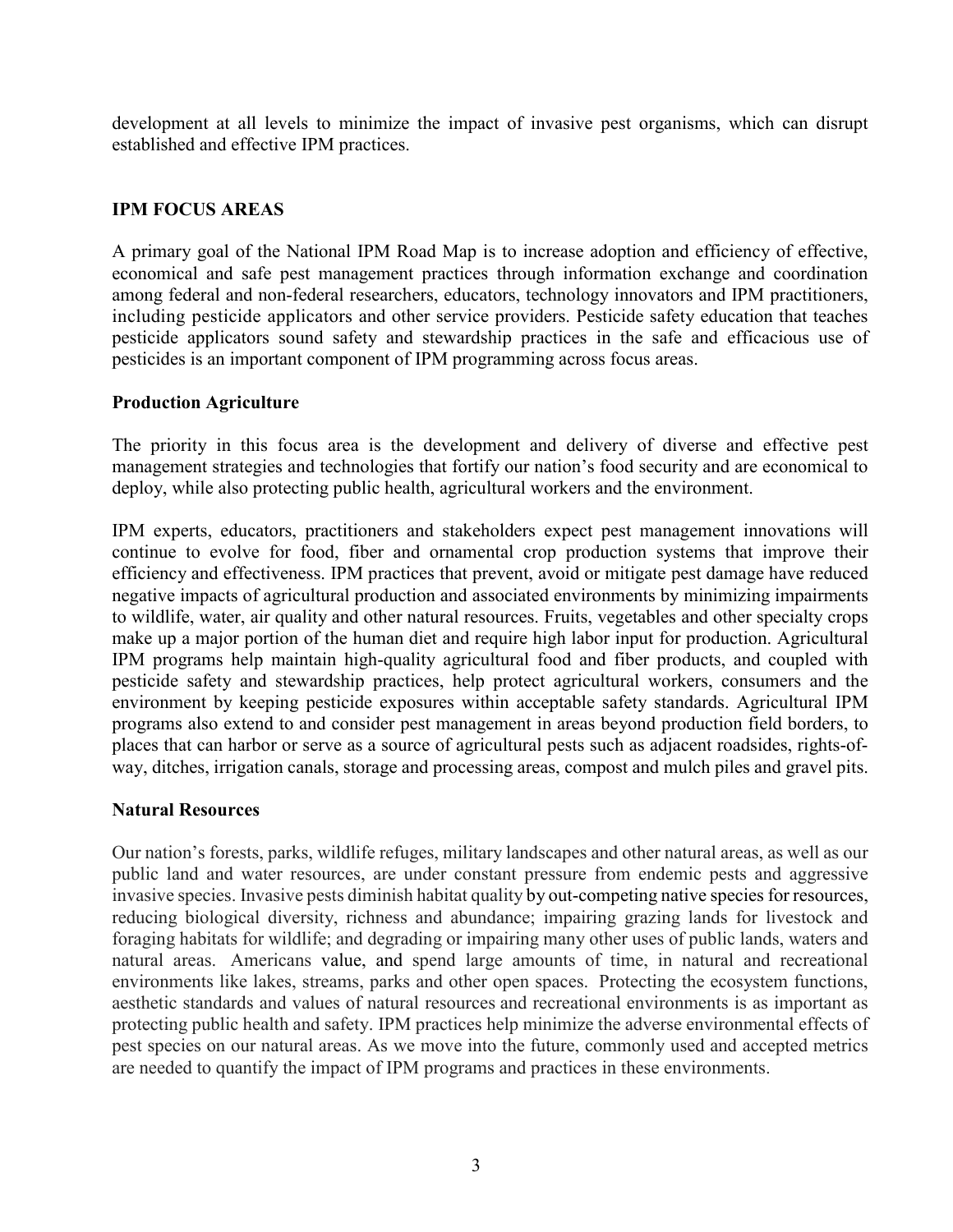#### **Residential, Structural and Public Areas**

For the general public, the greatest exposure to pests and control tactics occurs where people live, work, learn and recreate. IPM programs for schools and public buildings are excellent examples of successful education and implementation programs designed for institutional facilities. Priorities in this area include enhanced collaboration and coordination to expand these programs to other public institutions and infrastructure. Residential and commercial environments require different tools and educational materials than schools, and multifamily public housing structures present particular challenges, including addressing pest issues for people who are unable or unauthorized to manage pests themselves. Expanding IPM programs in these areas would reduce human health risks posed by pests and mitigate the adverse environmental effects of potentially harmful pest management practices. Preventing and controlling bed bug and cockroach infestations in multifamily and public housing and other built environments is a high priority.

## **POTENTIAL APPROACHES/STRATEGIES FOR STRENGTHENING IPM**

#### **Improve economic and social analyses of adopting and implementing IPM practices, including assessing the benefits of practice adoption**

Improving the overall benefits resulting from the adoption of IPM practices is a critical component of the National IPM Road Map. Cost-benefit analyses of proposed IPM strategies should not be based solely on the monetary costs, but also includes consideration of the efficacy of managing the target pest, environmental and ecological health and function, aesthetic benefits, human-health protection and pest resistance-management benefits. Additionally, the personal costs of adoption to end users in terms of time management and other social costs must be considered.

Economics must be considered for IPM practices to be widely adopted and their benefits realized. Risks and benefits need to be defined and determined. A major factor in the adoption of IPM programs is whether the benefit to humans and the broader natural systems outweighs the cost of implementing an IPM practice. Evaluation of short- and long-term risks and benefits is needed. Attention should also be paid to understanding the social and cultural characteristics of pest management, because in some systems risks and benefits cannot be monetized and in others the costs and risks of pest management practices are primarily borne by one party and the benefits realized by other parties.

#### **Reduce potential human health and safety risks from pests and related pest management strategies**

IPM plays a major role in protecting human health. Public health is dependent upon a continual supply of safe, affordable, high quality food and fiber, often referred to as food security. IPM also protects human health through its contribution to food safety by reducing potential health risks from foodborne pathogens and reduced pesticide exposure, and further protects human health by reducing populations of insect vectors that transmit diseases to humans. Mosquito and vector-abatement districts across the country use integrated pest management practices to control potentially dangerous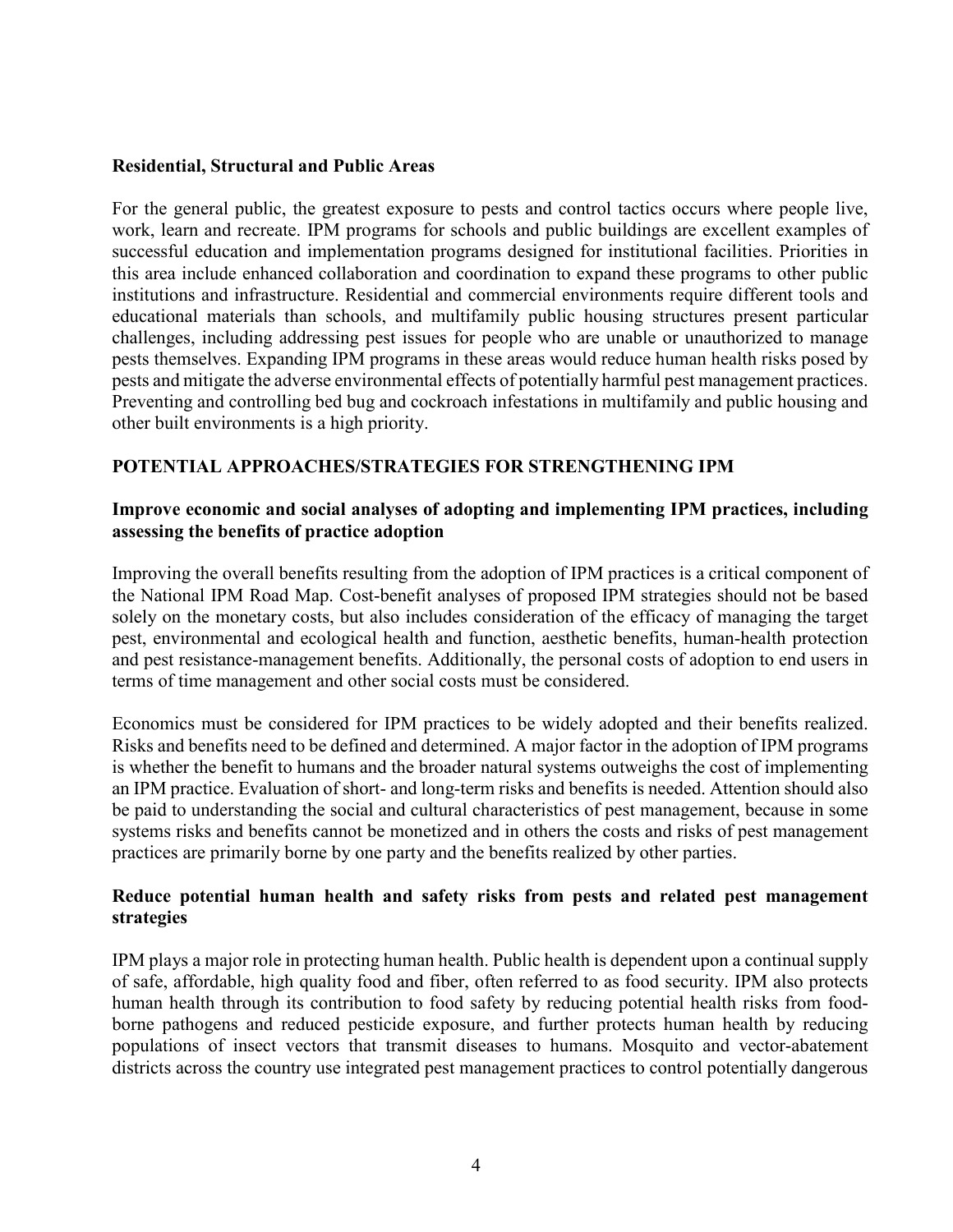disease vectors, while minimizing human and environmental pesticide exposure. Pesticide safety training and certification programs also help limit the public's exposure to pesticides.

Historically, the success of IPM adoption and implementation, and resulting benefits to the health of humans and the environment, was measured by tracking annual changes in the amount of pesticides used in the United States, measured in pounds of "active ingredient." For many reasons, pesticide usage reduction is an inadequate measure of IPM successes when used alone. Pounds of active ingredient used per acre does not address the evolving nature of pesticide chemistries (differences in frequency and rate of application, toxicity, modes of action or human exposure), nor does it consider changes in the pest complex being managed, including the introduction of invasive species or resurgence of native pests. Also, in many cases, routine usage data are not available.

IPM practices, technologies and innovations have helped pest managers have move away from calendar-based spray programs to more informed use of integrated management combining pesticides, biological, mechanical and cultural controls in a way that minimizes economic, health and environmental risks. These innovations include advances in pest monitoring, use of predictive models to target vulnerable pest life stages, new spray technologies to reduce off-target drift, new planting systems, population-suppression strategies such as mating disruption, use of disease resistant cultivars or weed seed bank management, advances in scientific knowledge of pest and host biology and ecology, and use of biological controls, biopesticides and biotechnology.

#### **Minimize adverse environmental effects from pests and related management practices**

IPM programs are designed to protect agricultural, urban, and natural environments from the damage incurred from native and non-native pest species while minimizing adverse effects on soil, water, air and non-target organisms. IPM practices in agriculture promote healthy crop environments while conserving organisms that are beneficial to those agricultural systems, including pollinators, natural enemies and soil flora and fauna. By reducing non-target impacts, IPM helps maximize the positive contributions that agricultural land use can make to watershed health and function and minimize the impacts pest control can have on non-pest organisms. IPM practices, tools and technologies enable land managers to target pest species while minimizing environmental risks to natural ecosystems. Examples include using trained dogs for detecting marsh-destroying nutria or brown tree snakes in cargo. Other examples include releases of *Wolbachia*-inserted mosquitoes to reduce risk of mosquitovectored avian diseases in the Hawaiian Islands and management of additional species on lands and structures managed by many federal agencies.

## **RESEARCH, TECHNICAL DEVELOPMENT, EDUCATION, COMMUNICATION AND IMPLEMENTATION**

In order to continue IPM development and adoption, and increase the benefits it provides nationally, it is critical to enhance investment in:

- New strategies and tactics for pest management.
- Public and private education infrastructure, including existing land-grant university IPM and pesticide safety education programs.
- Communication about the importance and effectiveness of IPM.
- Adoption and implementation of IPM plans and programs.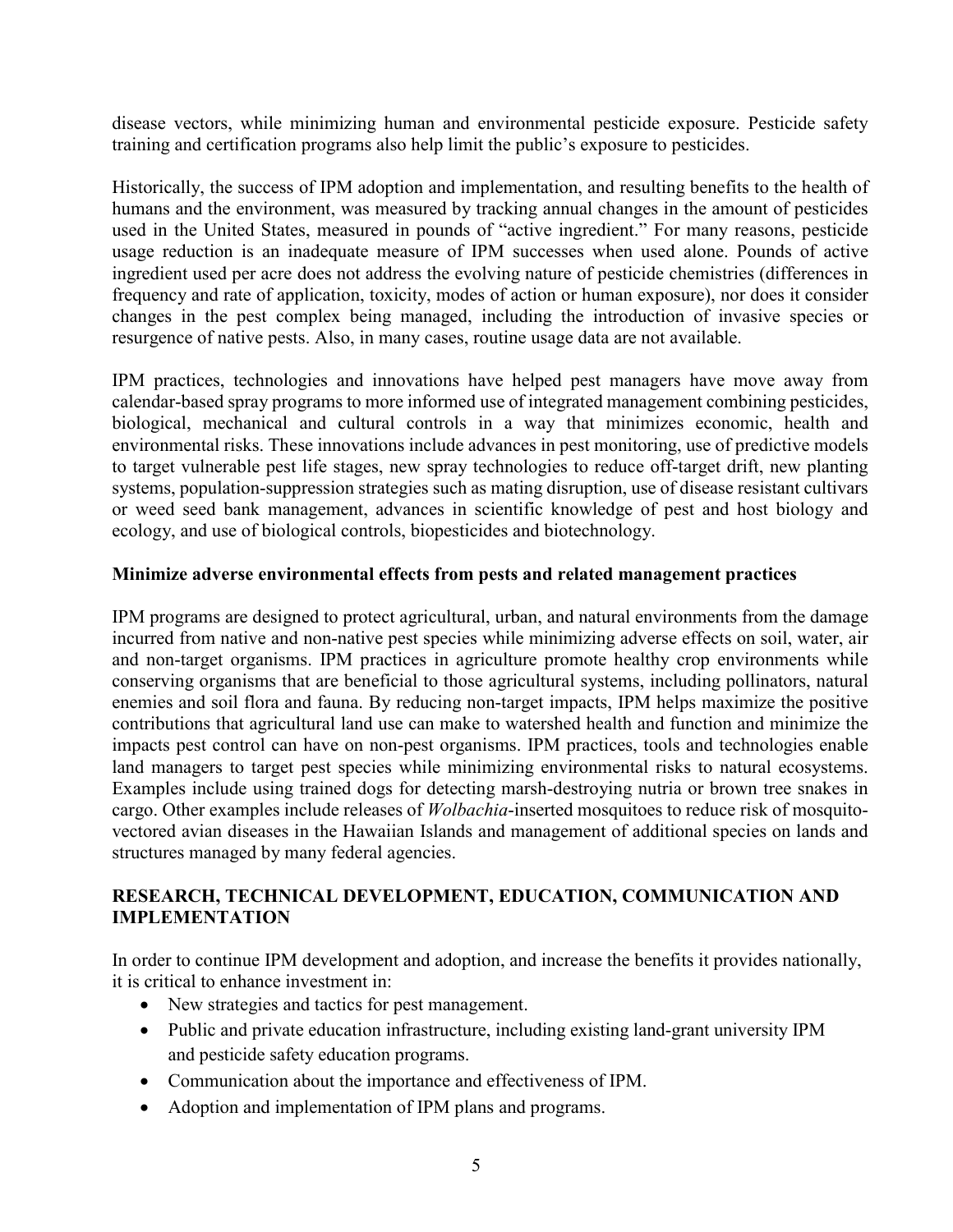#### **Research Needs**

The IPM toolbox is in a continuous state of evolution. Introduction of new pesticides, changes to existing pesticide labels resulting from EPA registration review, the influx of invasive species, development of new technologies, and federal, state and local fiscal constraints on funding all influence the furtherance of IPM research. Research needs in IPM range from basic investigations of pest and host biology to the development of new pest management strategies and tools, and their integration into decision support systems.

#### **Technical Development**

While there have been dramatic improvements in pest management practices during the last four decades, there continues to be a critical need for new options that provide effective, economical and environmentally sound management of pests. Rapidly evolving molecular genetic approaches, including genetic engineering, gene silencing, gene editing, gene-drive systems and other geneticbased IPM practices are being developed. Geographic Information Systems that analyze layers of data from computers, satellites, aerial photography, drones, soil sensors, crop sensors or handheld GPS units are enabling new mapping capabilities and spatial analyses of soils, crop health and pest and weed infestations to allow farmers to better predict pest outbreaks and identify problem areas within their fields. Variable-rate technology tools provide growers with abilities to vary the application rate of crop inputs, enabling more spatially and temporally targeted management of pests. Drift-reduction technologies that enable more precise deposition of pesticides and reduce pesticide drift to non-target areas are being developed and adopted. As these and other technologies are delivered, they are likely to significantly impact IPM moving forward.

National research and technology development goals and objectives identified by the Federal IPM Coordinating Committee include (non-prioritized list):

- Investigate local and regional climatic effects on all aspects of IPM.
- Determine pest biology and biotic/abiotic interactions to develop and deliver tools and tactics to manage pests across all IPM arenas and localities.
- Develop management tactics for specific settings (including crops, parks, homes, forests, natural landscapes, wetlands, infrastructure and workplaces) to prevent or minimize pest damage.
- Develop diagnostic tools for identifying pathogens, arthropods, vertebrates and weed pest species, and how they may differ in certain geographic areas and crops.
- Develop and deliver more rapid diagnostic tools for detection and management of pests and pesticide resistance in pest populations, including aquatic pests, plant diseases, arthropods, vertebrates and weeds.
- Develop low-risk suppression tactics, including use of biopesticides, biological control and products of both traditional breeding and molecular genetic technology.
- Develop monitoring tools, action thresholds and suppression tactics and tools for existing and emerging pests that vector human diseases.
- Develop efficacious suppression strategies that are cost-effective to implement.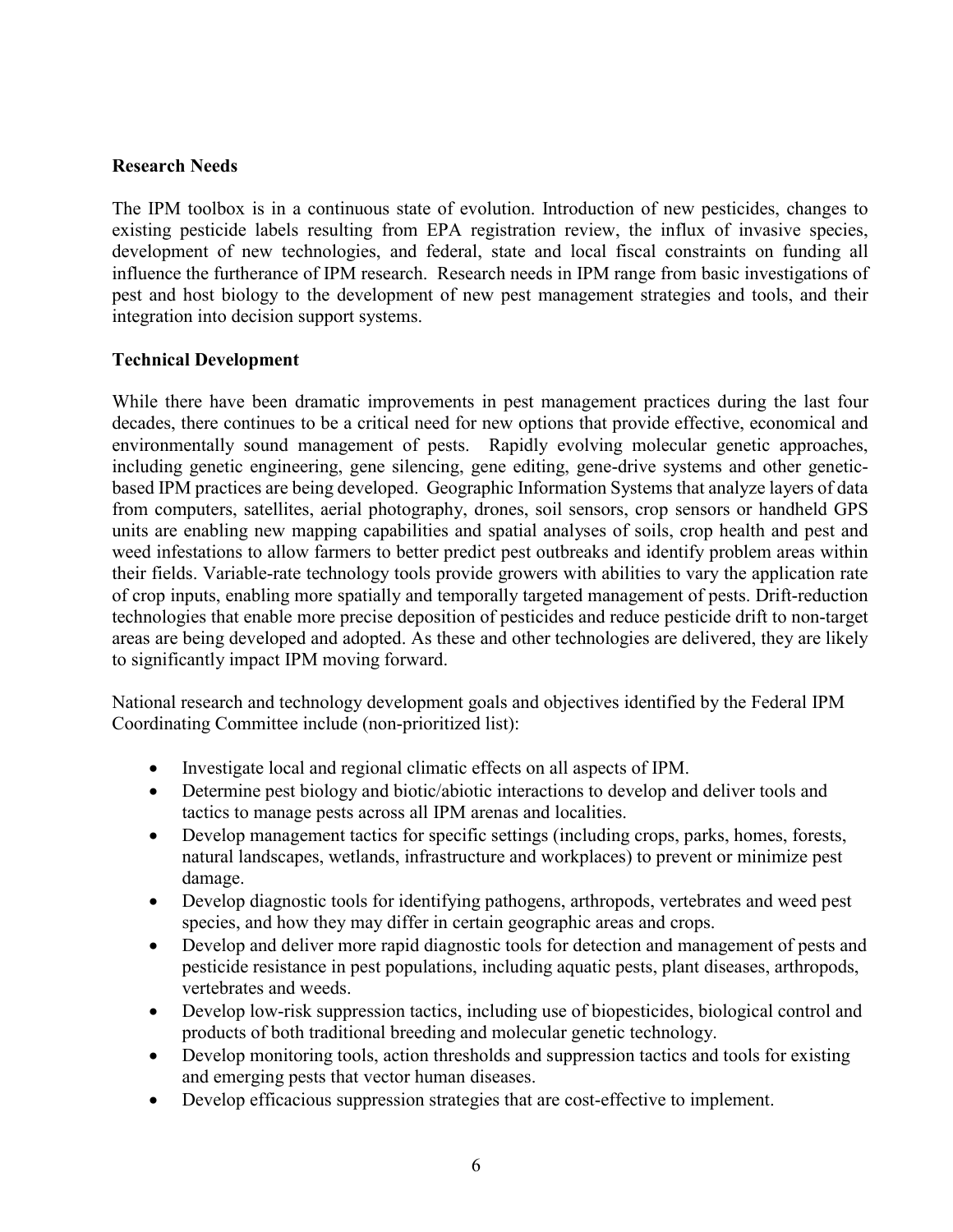- Develop a more thorough understanding of adverse non-target impacts of pest management tactics and means of mitigating those impacts, including impacts on society and culture.
- Develop a more-thorough understanding of beneficial impacts of pest management strategies, including impacts on society and culture.
- Expand web-based resources for IPM systems.
- Integrate postharvest pest management approaches for food and fiber products in both field and storage.
- Develop and implement new pesticide chemistries and application technologies.
- Encourage and support the development of areawide IPM projects to more effectively manage pests on regional or landscape scales.
- Encourage and support research that addresses barriers to the adoption of promising IPM technologies like agricultural uses of Unmanned Aerial Vehicles, social acceptance of molecular genetic approaches, etc.
- Develop economic models for IPM that inform research on new pest management strategies, as well as decision tools for growers to implement management.
- Develop research-based educational strategies for delivering IPM to practitioners.
- Investigate economic and risk-management models that consider the costs, benefits and risks of IPM adoption.
- Encourage and support research to assess economic, environmental, health and social barriers to, and impacts of, adoption of IPM.
- Evaluate and demonstrate the utility of precision agriculture technology to more accurately monitor and evaluate pest presence and the evolution and spread of resistant pests.
- Evaluate and demonstrate the efficacy of precision agriculture IPM tactics deployed within or across growing seasons and landscapes, including GPS-guided aerial or ground-based sensing or imagery systems, alone or integrated with tillage; or precision delivery systems to apply the right pesticide or microbial agent at the right dose, in the right place, at the right time.

## **Education and Communication**

A diverse and evolving pest complex requires a cadre of trained individuals with enhanced skills that ensure human health, food security and environmental protection. It is important for practitioners to have sound knowledge of pest and host biology, soil and ecosystems functioning, and to acquire new skills to conduct research and implement IPM strategies using new technologies, including biotechnology, reduced-risk pesticides, cultural practices, resistance management and biocontrols. It is also important to have an interdisciplinary cadre of researchers and educators that includes natural and social scientists and educators to engage practitioners in the process – this cannot be a top down process. To be successful, effective IPM communication and education must be both ground up (enduser led initiatives and communication of issues to the researchers and educators) as well as top down. The end-user input is critical to identify problems as well as to develop innovative solutions. Collaboration with pesticide safety education programs will ensure a significant number of applicators are trained each year on topics critical to the safe use of pesticides. Additional training programs should be implemented to educate and equip IPM practitioners with up-to-date information ranging from basic IPM principles to advanced skills in various technical categories.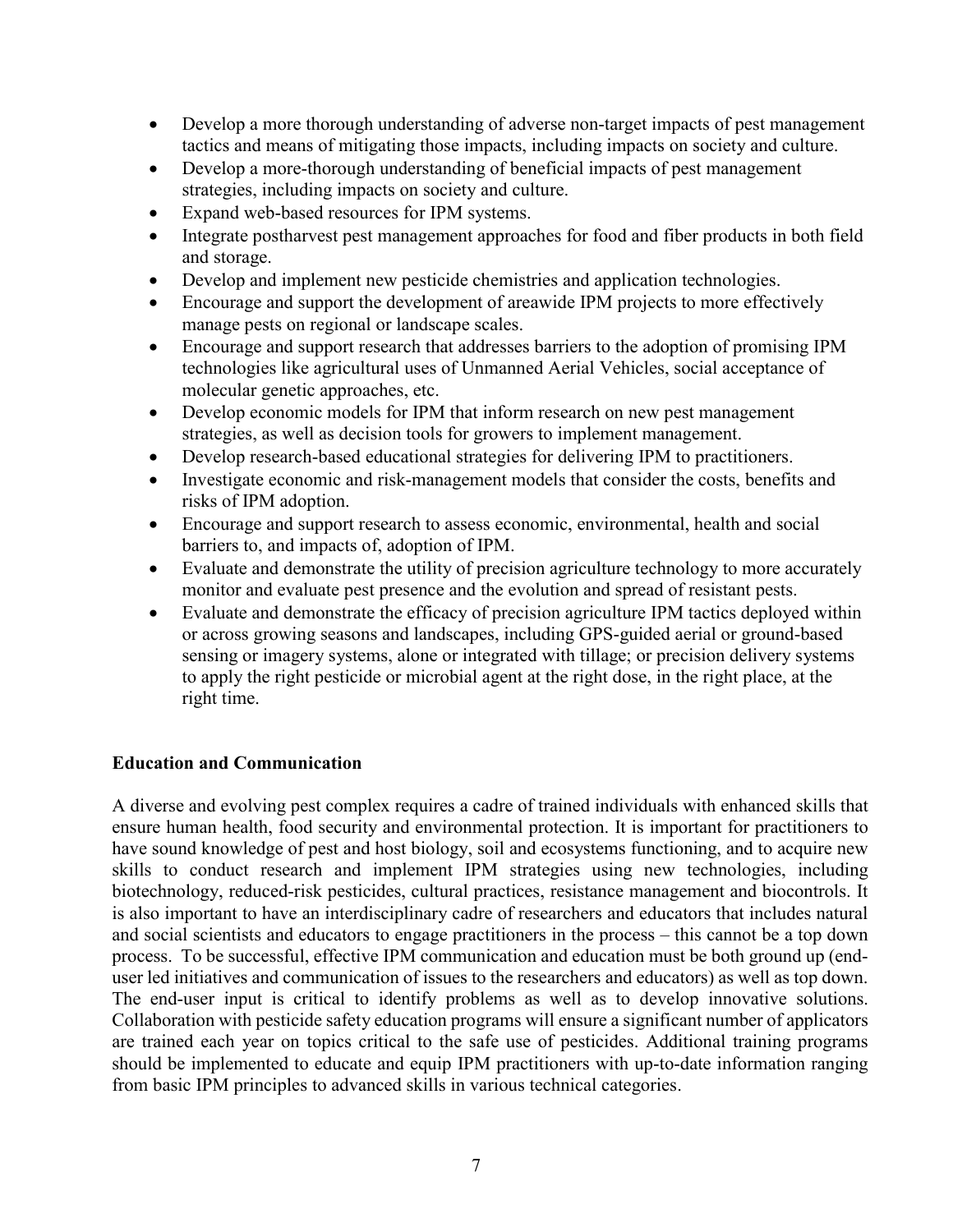Significant effort and support is needed for IPM education programs at U.S. universities to ensure training for the next generation of IPM scientists and practitioners. This effort should include outreach to the public so that the challenges of pest management and the benefits IPM delivers across multiple systems is better understood. Goals of this effort include:

- Create public awareness and understanding of IPM programs and their economic, health and environmental benefits through education programs in schools, colleges and the workplace; through organizations for education, mentoring and technical assistance initiatives for beginning farmers and ranchers and similar programs; and through creative use of media, with attention to underserved and disadvantaged populations.
- Ensure a multi-directional flow of pest management information by expanding existing and developing new collaborative relationships with public- and private-sector cooperators, including end-users.
- Spotlight successful IPM programs and practices at the local, regional and national level to engender support and promote informed discussion and involvement from stakeholders and consumers who understand the benefits of public investment in IPM.

## **Adoption and Implementation of IPM**

IPM research, education and outreach must continue to be conducted and communicated between federal, state and local partners to ensure widespread adoption and implementation of evolving IPM practices. Outreach and education with the public is also critical. Promoting IPM practices and technology, and communicating relevant information about the value of IPM to producers, homeowners, land managers and the public, continues to be a major need. The following activities will contribute to the adoption of IPM:

- Engage with user groups to understand the value and challenges of incentive programs, both those existing and proposed, to adopt IPM practices. Develop user incentives for IPM adoption reflecting the value of IPM to society and reduced risks to users. Work with existing risk-management programs, including federal crop insurance, and incentive programs such as the Natural Resources Conservation Service's Environmental Quality Incentives Program (EQIP) and other farm conservation programs to fully incorporate IPM tactics as rewarded practices.
- Research how best to provide educational opportunities for IPM practitioners to learn new communication skills that improve their extension and outreach practices, and enable them to engage new and unique audiences in ways that help overcome potential barriers such as language, cultural sensitivities, lack of internet access, disabilities, etc.
- Improve public awareness and understanding of IPM programs and their economic, health and environmental benefits.
- Leverage federal and state resources to enable on-site research, extension, education and training for end users to ensure long-term adoption and implementation of IPM practices including the safe use of pesticides.
- Develop ways to spotlight successful IPM programs, including areawide management efforts.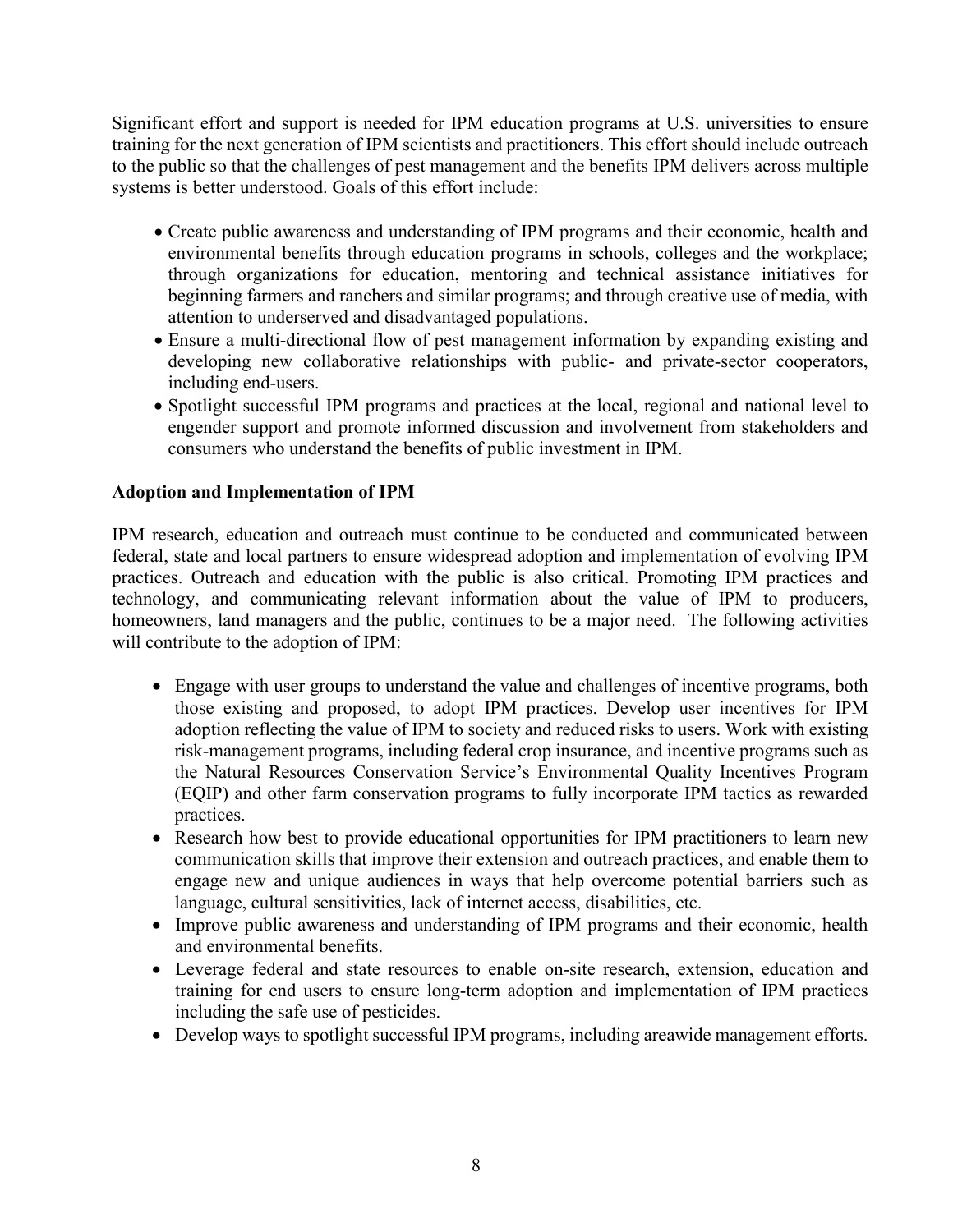## **MEASURING IPM PERFORMANCE**

Through policies, directives, rules, regulations and laws, federal, state and local governments place high priority on accountability systems. Such systems are based on performance measurements, including setting goals and objectives and measuring achievement. Federally-funded IPM program activity performance can also be evaluated.

The establishment of measurable IPM goals and the development of methods to measure progress should be appropriate to the specific IPM activity undertaken. Performance measures may be conducted on a pilot scale or on a geographic scale and scope that corresponds to an IPM program or activity. Examples of potential performance measures are:

#### **Outcome: Effective IPM practices that are economical and lessen environmental risk are adopted.**

Performance Measures:

- *Adoption of IPM Practices* Design and conduct surveys that document the adoption of IPM practices specific to regional production concerns in specific crops or in the management of specific pests.
- *Impacts and Outcomes of IPM Adoption* Document and demonstrate the impacts and outcomes of IPM adoption, including short- medium- and long-term changes.
- *Economic, Environmental or Health Benefits* Evaluate IPM programs based on their ability to improve economic, environmental or health benefits, and to project these economic results to a regional or national basis that predicts large-scale impacts.
- *Public Awareness* Develop measures of public awareness and acceptance of IPM.
- *Training and Technology* Document educational training and technology adoption in IPM programming that mitigates pesticide exposures and reduces the evolution of pesticide resistance.

## **Outcome: Potential human health risks from pests and the use of pest management practices are reduced.**

Performance Measures:

- *Pesticide Exposure* Relate dietary exposure to pesticides to IPM practice adoption using U.S. Department of Agriculture Agricultural Marketing Service Pesticide Data Program and any other available data.
- *Human Health Impacts* Document changes in human health impacts caused by pests (such as asthma cases related to cockroach infestations, insect-vectored diseases, allergic reactions to plants, etc.) relative to changes in IPM adoption.

## **Outcome: Adverse environmental effects from pests and the use of pest management practices are mitigated.**

Performance Measures:

• *Endemic Pest Control* - Document the changes in endemic pest levels and damage following adoption and implementation of IPM practices.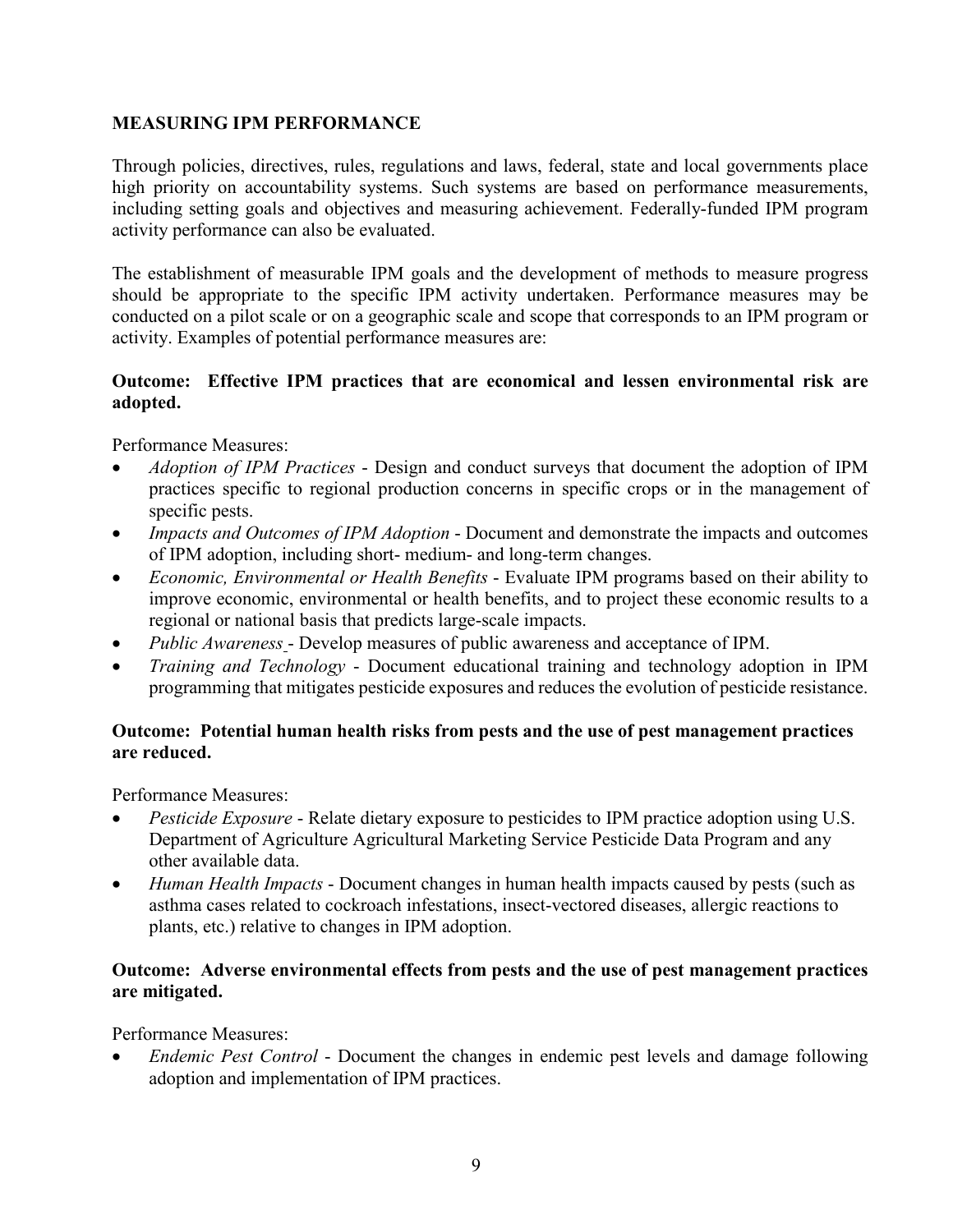- *Invasive Species Damage and Invasion* Document the increasing or decreasing rates of incursion and damage of selected invasive species following adoption and implementation of IPM practices.
- *Contaminants* Document reduction in the movement and accumulation of contaminants used to manage pests and relate those to specific IPM tools and practices.
- *Environmental Health Improvements* Document long-term improvements in environmental health in local landscapes following adoption and implementation of IPM practices.

# **IPM LEADERSHIP AND COORDINATION**

## **The Federal IPM Coordinating Committee (FIPMCC):**

The FIPMCC was established in 2001 by USDA Secretary Ann Veneman. It is composed of representatives of all federal agencies with IPM research, implementation or education programs, and may include other public and private sector participants as appropriate. The function of the FIPMCC is to provide interagency guidance on IPM policies, programs and budgets. A key responsibility of the FIPMCC is to provide strategic direction for IPM by:

- (1) Clearly defining, prioritizing, and articulating the goals of the federal IPM effort.
- (2) Making sure IPM efforts and resources are focused on the goals.
- (3) Ensuring that appropriate measurements toward progress in attaining the goals are in place.

The FIPMCC reports to the Secretary of Agriculture through the USDA Office of Pest Management Policy. The national IPM effort stems from a partnership of federal governmental institutions working with stakeholders on diverse pest management issues. Leadership, management and coordination of these IPM efforts occur at many levels to more completely address the needs of stakeholders. The role of the committee is to provide guidance in the establishment of goals and priorities for IPM programs across all IPM focus areas. To achieve this, the FIPMCC regularly communicates with stakeholders, including the Regional Integrated Pest Management Centers, land-grant universities and other public and private entities.

The USDA-funded Regional IPM Centers play a major role in gathering information concerning the practice and status of IPM, and in the development and implementation of an adaptable and responsive National IPM Road Map. The Regional IPM Centers have a broad, coordinating role in the communication and regional coordination of IPM.

# **Federal Membership of FIPMCC:**

- United States Department of Agriculture
	- Office of Pest Management Policy
	- Agricultural Research Service
	- National Institute of Food and Agriculture
	- Animal & Plant Health Inspection Service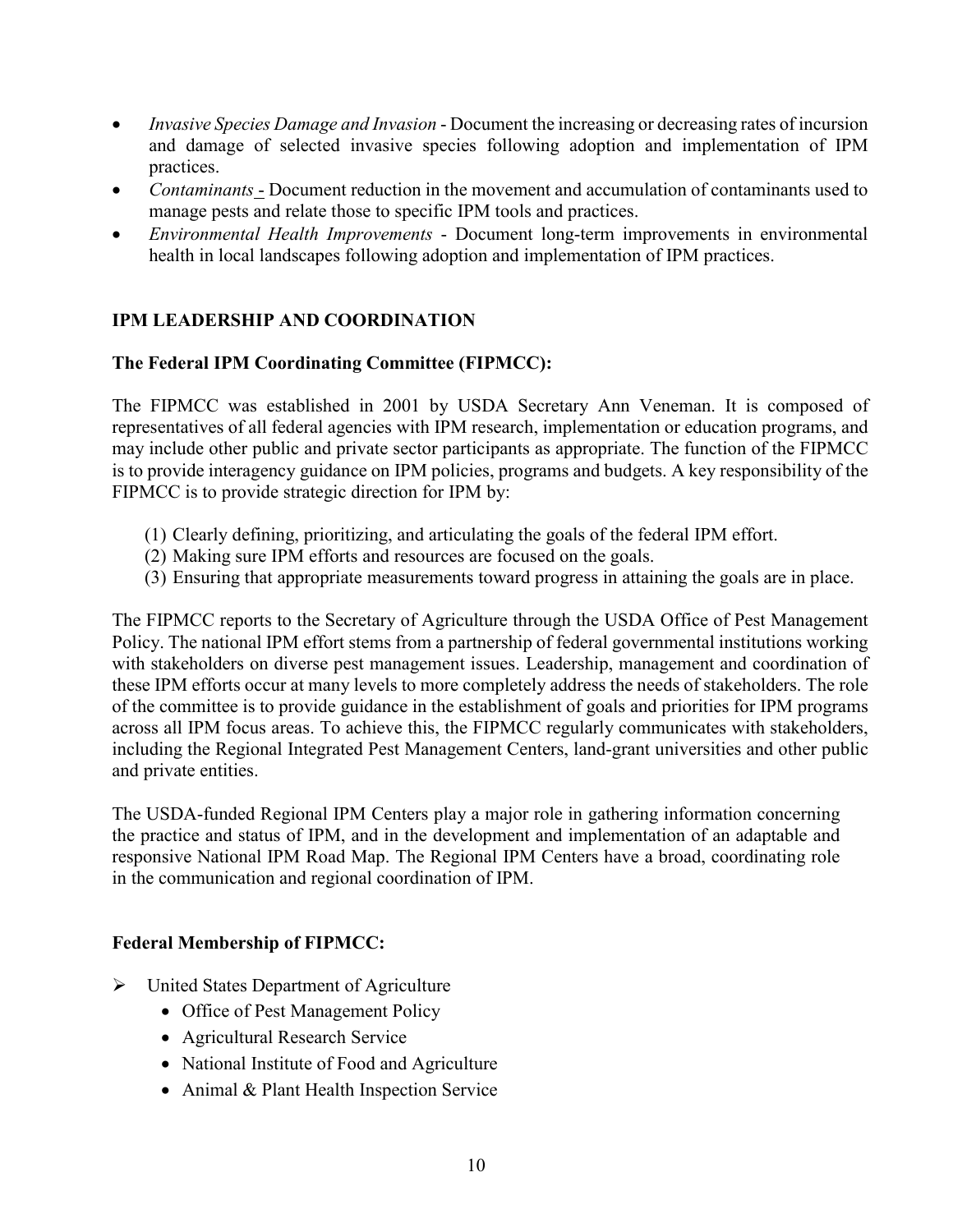- Natural Resources Conservation Service
- National Agricultural Statistics Service
- Economic Research Service
- Forest Service
- > Environmental Protection Agency
- $\triangleright$  Department of the Interior
	- National Park Service
	- Bureau of Land Management
	- Fish & Wildlife Service
- Department of Defense
- Centers for Disease Control
- $\triangleright$  Department of Housing and Urban Development
- **►** General Services Administration
- $\triangleright$  Agency for International Development
- $\triangleright$  Smithsonian Gardens
- $\triangleright$  By Invitation of FIPMCC
	- Western Integrated Pest Management Center
	- Southern Integrated Pest Management Center
	- North Central Integrated Pest Management Center
	- Northeastern Integrated Pest Management Center
	- IR-4 Project
	- National IPM Coordinating Committee

## **Concluding Remarks**

The goal of the National Road Map for Integrated Pest Management is to increase the adoption and efficiency of effective, economical and safe IPM practices. This is facilitated through information exchange and coordination among federal and non-federal researchers, educators, technology innovators, IPM practitioners and service providers, including land and natural resource managers, agricultural producers, structural pest managers, and public and wildlife health officials. The IPM Road Map is intended to be a living document that will be updated periodically by the Federal IPM Coordinating Committee as the science and practice of IPM evolves, with continuous input from numerous IPM experts, practitioners, and stakeholders. We hope that the information in the Road Map is meaningful and timely, and will help inform the development and implementation of IPM programs in the future.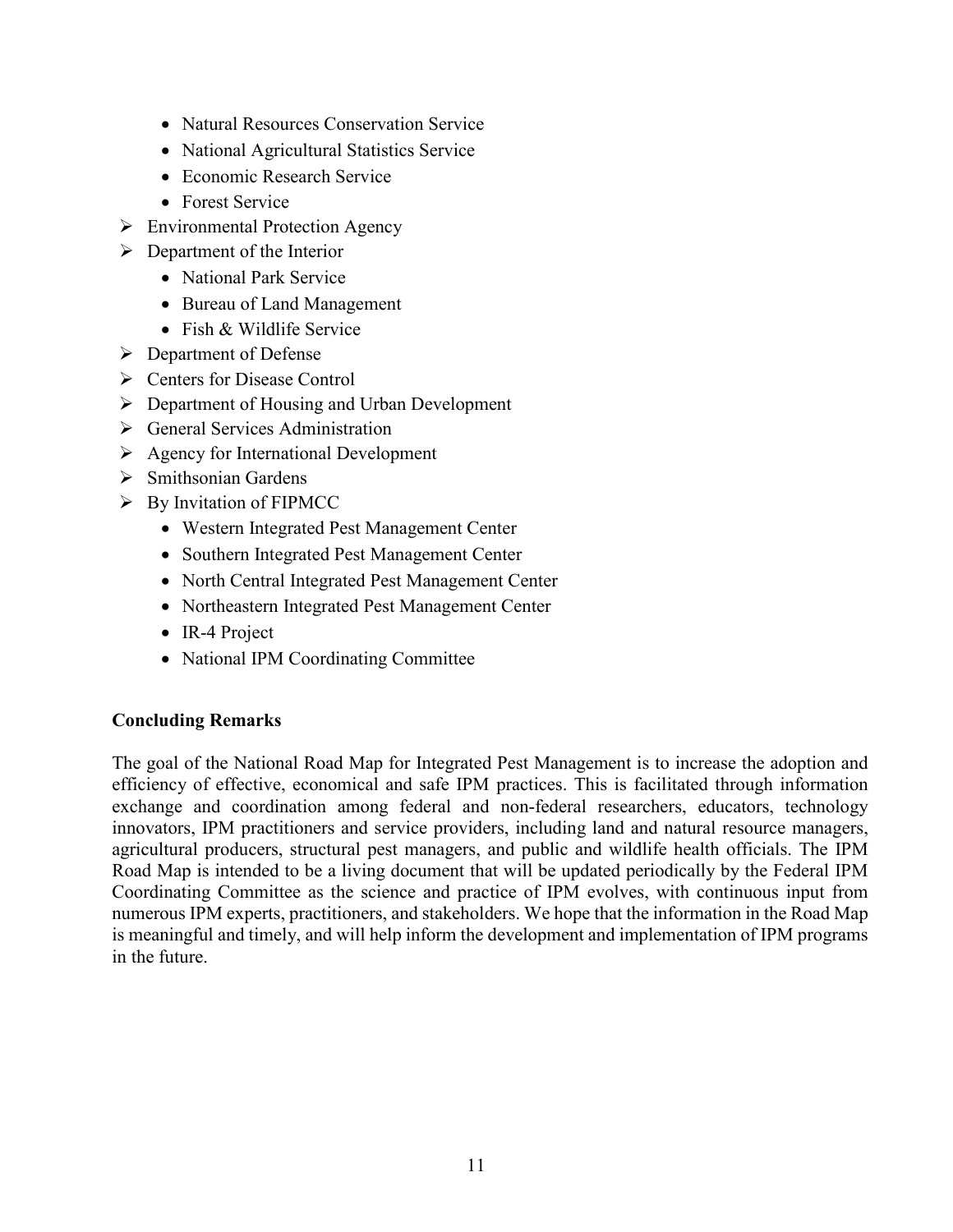# **Appendix 1. Principles of an Integrated Pest Management Program**

Examples:

A. U.S. Fish and Wildlife Service, Department of the Interior

B. National Park Service, Department of the Interior

C. U.S. Environmental Protection Agency

D. U.S. Air Force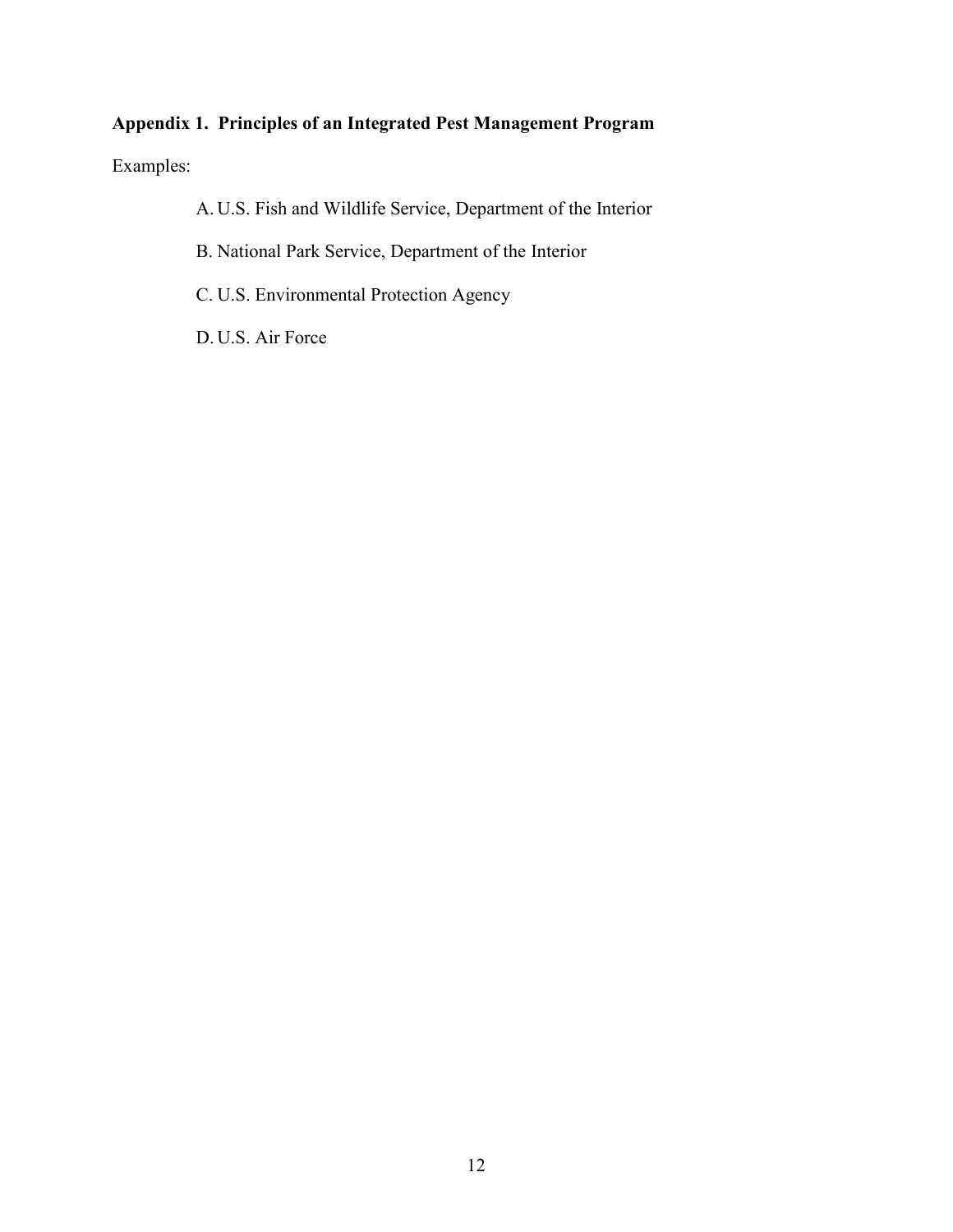## **Appendix 1A.**

## **PRINCIPLES OF INTEGRATED PEST MANAGEMENT (IPM) - U.S. Fish and Wildlife Service, Department of Interior**

These IPM principles are the foundation for pest management planning and implementation.

- **Understand the site management objectives; establish short- and long-term priorities.** Decide on your site objectives for pest management; use Specific, Measurable, Achievable, Realistic, and Time-based (SMART) objectives when choosing tools.
- **Prevent species from becoming a pest at your site.** Prevention is the first line of defense against any pest species.
- **Identify and monitor the pest species.** Know the life history and the conditions that support the pest(s).
- **Understand the physical (air, water, food, shelter, temperature, and light) and biological factors that affect the number and distribution of pests and any natural enemies.** Conserve natural enemies when implementing any strategy.
- **Build partnerships and consensus with stakeholders, such as communities and decision-makers.**
- **Review available tools and best management practices (BMP) for pest management.**  Tools and strategies can include: 1) no action, 2) physical (manual and mechanical), 3) cultural, 4) biological, and 5) chemicals.
- **Establish the "action thresholds."**  Decide at the level of pests/damage you will implement a management action to control the pest population.
- **Obtain approval, define responsibilities, and implement preventive, BMPs and control treatments in accordance with applicable laws, regulations, policies and an Integrated Pest Management Plan.**
- **Practice adaptive management.**  Evaluate results of implemented management strategies through authorized monitoring; determine if objectives have been achieved, and modify strategies, if necessary.
- **Maintain written records**.

Document decisions and the treatments implemented, and record monitoring results.

## ● **Outreach and education.**

Inform staff of the pest management issues in and around the site, and prepare informative materials for outreach to visitors and others, if appropriate.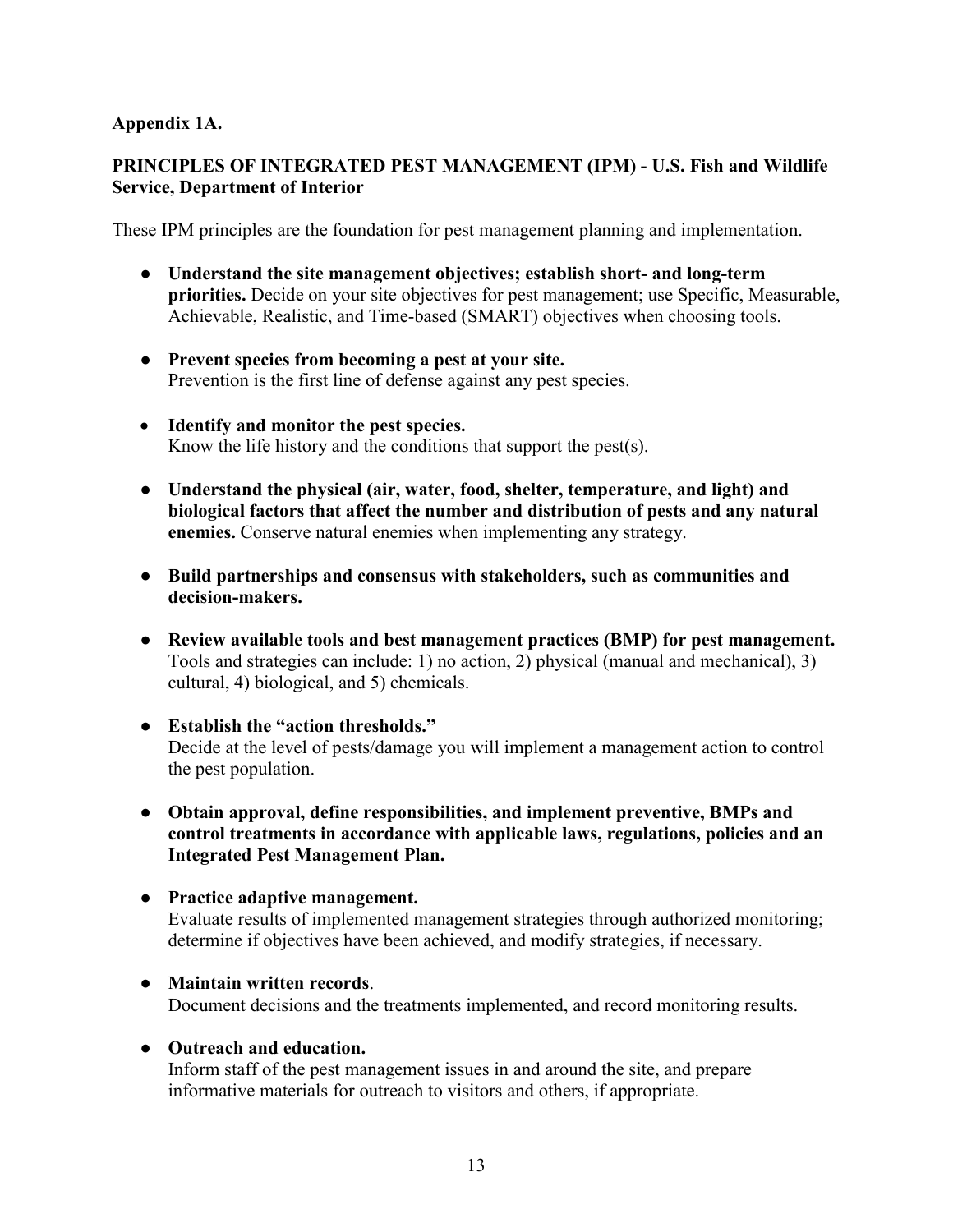# **Appendix 1B.**

# **National Park Service, U.S. Department of the Interior**

## **11-Step Integrated Pest management Process**

#### **The Process**

We use the following 11-step process to develop and implement an effective IPM strategy:

- **1.** Describe your site management objectives and establish short and long term priorities.
- **2**. Build consensus with stakeholders-occupants, decision makers and technical experts (ongoing).
- **3.** Document decisions and maintain records.
- **4.** Know your resource (site description and ecology).
- **5.** Know your pest. Identify potential pest species, understand their biology, and conditions conducive to support the pest(s) (air, water, food, shelter, temperature, and light).
- **6.** Monitor pests, pathways, and human and environmental factors, including population levels and phenological data.
- **7.** Establish "action thresholds," the point at which no additional damage or pest presence can be tolerated.
- **8.** Review available tools and best management practices. Develop a management strategy specific to your site and the identified pest(s). Tools can include: 1) no action, 2) physical, 3) mechanical, 4) cultural, 5) biological, and 6) chemical management strategies.
- **9.** Define responsibilities and implement the lowest risk, most effective pest management strategy, in accordance with applicable laws, regulations, and policies.
- **10.** Evaluate results; determine if objectives have been achieved; modify strategy if necessary (adaptive management).
- **11.** Education and outreach. Continue the learning cycle, return to Step 1.

#### **Questions to Consider:**

Some important questions to consider while determining an effective IPM strategy include the following:

- ♣ Is it a pest? (Is it interfering with your management objectives?)
- ♣ Is it a native or non-native organism?
- ♣ What conditions foster the pest?
- ♣ What management zone is it in?
- ♣ What are the chances of successful management?

[https://www.nature.nps.gov/biology/ipm/Documents/11step\\_IPM\\_Process.pdf](https://www.nature.nps.gov/biology/ipm/Documents/11step_IPM_Process.pdf)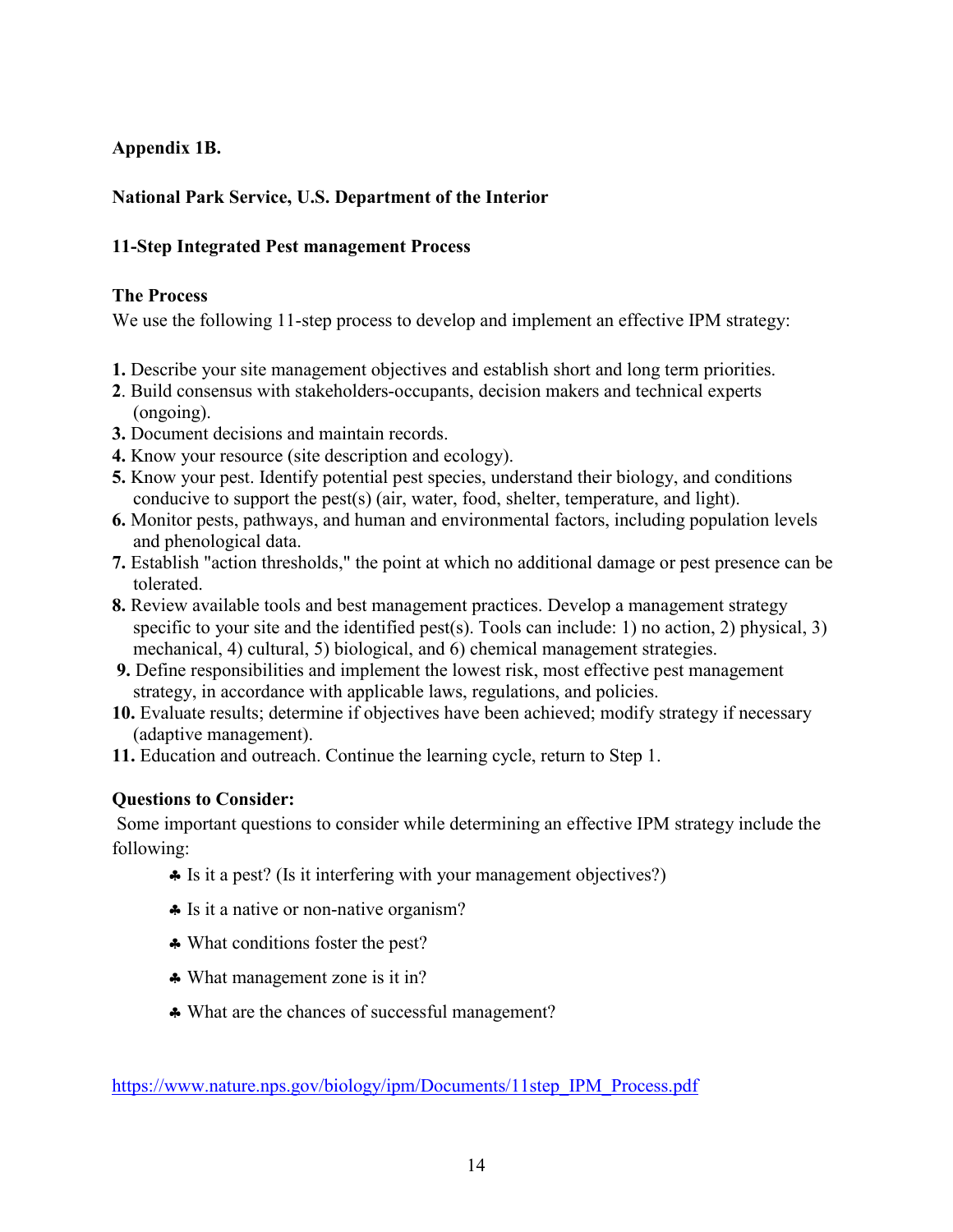# **Appendix 1C.**

# **U.S. Environmental Protection Agency Principles of IPM**

Traditional pest control involves the *routine* application of pesticides. IPM, in contrast:

- Focuses on pest prevention.
- Uses pesticides only as needed.

This provides a more effective, environmentally sensitive approach. IPM programs take advantage of all appropriate pest management strategies, including the judicious use of pesticides. Preventive pesticide application is limited because the risk of pesticide exposure may outweigh the benefits of control, especially when non-chemical methods provide the same results. IPM is not a single pest control method but rather involves integrating multiple control methods based on site information obtained through:

- inspection:
- monitoring; and
- reports

Consequently, every IPM program is designed based on the pest prevention goals and eradication needs of the situation. Successful IPM programs use this four-tiered implementation approach:

- Identify pests and monitor progress
- Set action threshholds
- Prevent
- Control

Identify Pests and Monitor Progress - Correct pest identification is required to:

- Determine the best preventive measures.
- Reduce the unnecessary use of pesticides.

Additionally, correct identification will prevent the elimination of beneficial organisms. When monitoring for pests:

- Maintain records for each building detailing:
	- o monitoring techniques;
	- o location; and
	- o inspection schedule.
- Record monitoring results and inspection findings, including recommendations.

Many monitoring techniques are available and often vary according to the pest. Successful IPM programs routinely monitor:

- pest populations;
- areas vulnerable to pests; and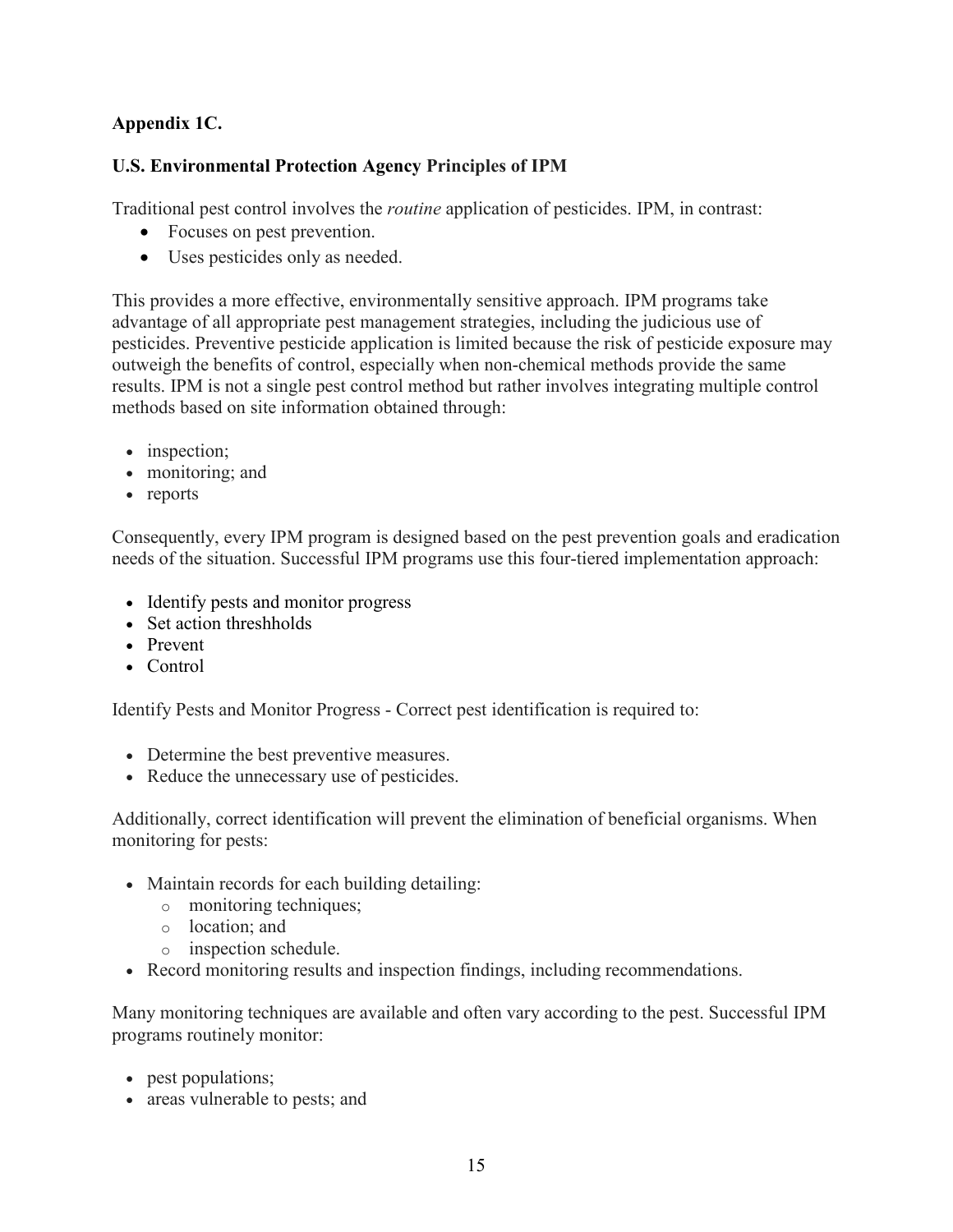• the efficacy of prevention and control methods.

IPM plans should be updated in response to monitoring results.

Set Action Thresholds - An action threshold is the pest population level at which the pest's presence is a:

- nuisance:
- health hazard; or
- economic threat.

Setting an action threshold is critical to guiding pest control decisions. A defined threshold will focus the size, scope, and intensity of an IPM plan.

Prevent Pests - IPM focuses on prevention by removing conditions that attract pests, such as food, water, and shelter. Preventive actions include:

- Reducing clutter.
- Sealing areas where pests enter the building (weatherization).
- Removing trash and overgrown vegetation.
- Maintaining clean dining and food storage areas.
- Installing pest barriers.
- Removing standing water.
- Educating building occupants on IPM.

Control Pests - Pest control is required if action thresholds are exceeded. IPM programs use the most effective, lowest risk options considering the risks to the applicator, building occupants, and environment. Control methods include:

- Pest trapping.
- Heat/cold treatment.
- Physical removal.
- Pesticide application.

Documenting pest control actions is critical in evaluating success and should include:

- An on-site record of each pest control service, including all pesticide applications, in a searchable, organized system.
- Evidence that non-chemical control methods were considered and implemented.
- Recommendations for preventing future pest problems.

https://www.epa.gov/managing-pests-schools/introduction-integrated-pestmanagement#Principles